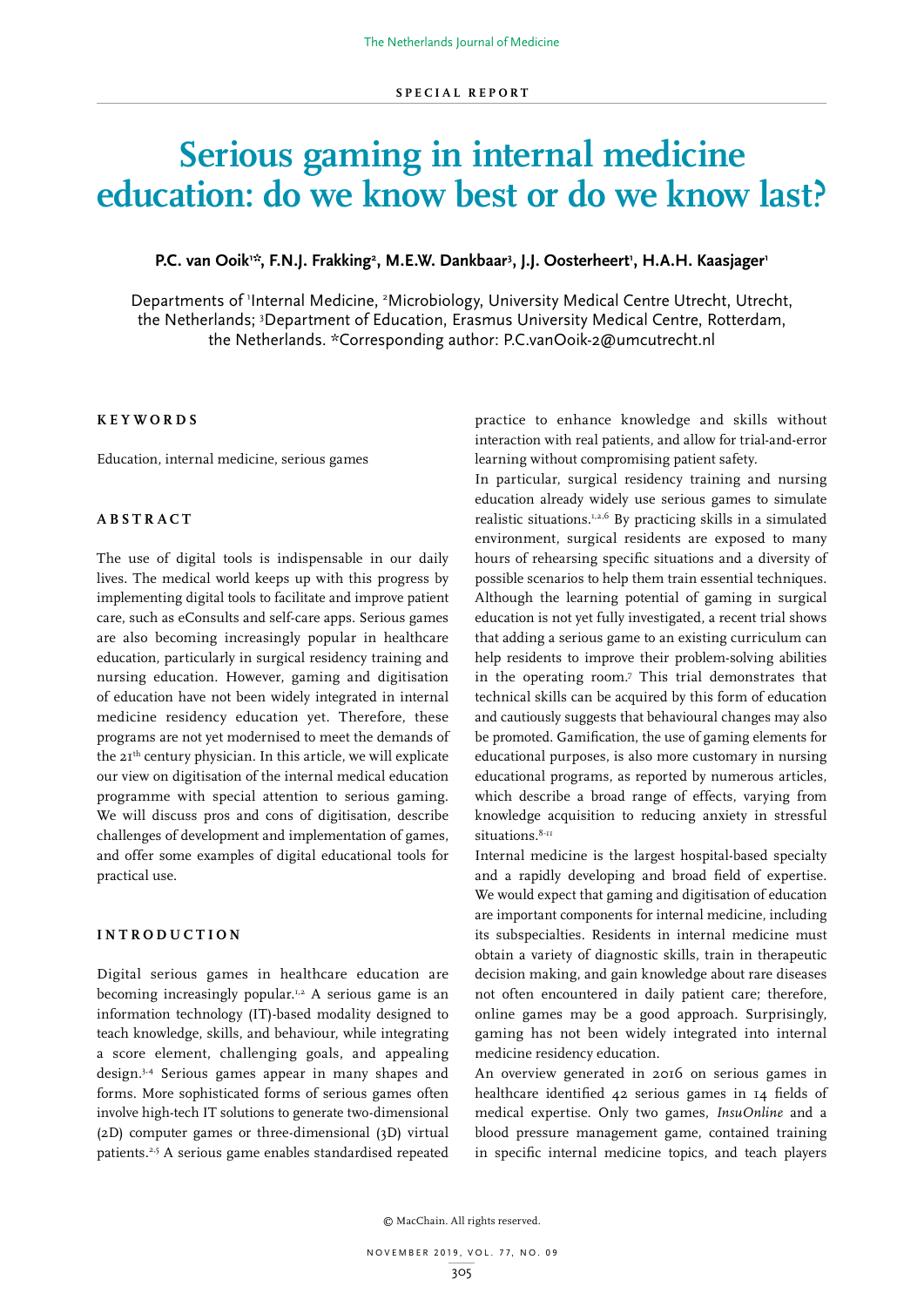about the management of diabetes and hypertension, respectively.2 Remarkably, even these two games were designed to train primary care physicians and not internal medicine specialists. Although games from different medical specialties can benefit internal medicine residents, serious games developed specifically for internal medicine education are lacking. Based on a review by Gentry et al.6 in 2019, we can conclude that this is still the case. We believe that internal medicine residents could benefit from a game-enhanced curriculum and would like to challenge our colleagues to take a critical look at their own curricula.

# **D I G I T A L E V O L U T I O N O F I N T E R N A L M E D I C I N E**

## **Knowledge and skills required of an internist**

Specialists in internal medicine, internists, are classically thought of as doctors with endless knowledge attained from books.12-14 However, in a rapidly developing digital age, this traditional method of attaining knowledge is severely inefficient since it is virtually impossible to keep up with rapid medical developments in the different aspects of internal medicine. As a result, digital medical magazines and search platforms, such as UpToDate and PubMed, are frequently used to quickly find contemporary answers to clinical questions. Over time, skills such as patient counselling, management, and communication skills, have become increasingly important in residency education.15 Addition of new roles to that of the clinical physician require supplementary skills. Creative thinking, computational thinking (problem solving with vast amounts of information, variables, and computing power) and basic information and communications technology (ICT) skills, so called  $2I<sup>st</sup>$  century skills, are necessary to fulfil all the roles demanded of the modern internist. Surprisingly, internal medicine resident education has not transformed to meet the needs of our new generations of internists.

#### **Internists readily advocate patient digital tools**

Remarkably, internists do urge their patients to use new technical solutions to increase their wellbeing. The strategic plan of the Netherlands Internists Association (NIV, Nederlandse Internisten Vereniging), a document describing the vision and ambitions of internists, encourages internists to inform their patients about new digital options in health education and to motivate patients to use apps for digital support in patient healthcare.<sup>16</sup>

Another example is the Dutch Society of Internal Medicine Innovation Platform that gives healthcare professionals an overview of digital medical applications.17 The launch

of this platform of medical innovations and the existence of an E-health week underscores the importance of digitisation for our professional group.

# **Digital tools and use of, are lacking in internal medicine education**

Internists are progressive when it comes to digitisation of patient care and educators are inclined to use digital tools for medical students; thus, it remains unclear why the use of digital tools in internal medicine education is limited. One reason may be the restricted access to some of these digital tools. From our own experiences, internal medicine residency program directors are reluctant to adapt new digital tools into their curricula, which may be explained by a reluctance to adopt unknown elements. As stated by three medical information science professors, there is too little education on digitisation in the current medical curricula, and doctors are usually not actively involved in the process of developing new educational tools.18 As a result, using new technology becomes difficult due to the lack of technical training and support from the medical world to implement these tools. In contrast to other, more technically supported medical specialties such as surgery or intensive care medicine, most internists do not regularly work with technical equipment. This unfamiliarity with extensive technical equipment may also contribute to hesitation in implementing digital educational tools. Lastly, in patient care, internists are trained to think about all possible solutions for a problem, explore them thoroughly before making a well-considered, preferably evidence-based, choice. Since there is no unambiguous evidence on the working mechanisms of gaming, an evidence-based decision is difficult to make in this context.

# SERIOUS GAMING IN INTERNAL **MEDICINE EDUCATION**

### **Current state of education technology**

Despite the lack of games, a few apps are available that enable internal medicine residents to practice clinical cases. The app *Prognosis*19 offers players short cases in all medical fields. With a limited number of choice options and a large quantity of text explaining what (should have) happened to the patient, this app can be used to gain more background information on specific illnesses. Players can choose which specialty they want to practice, thus making this app suitable for all physicians. The *Clinical Sense*20 app offers predominantly the same features. Both apps are the result of an international collaboration and are freely accessible. Unfortunately, reports on the goals and the effect the apps have on achieving these goals are lacking.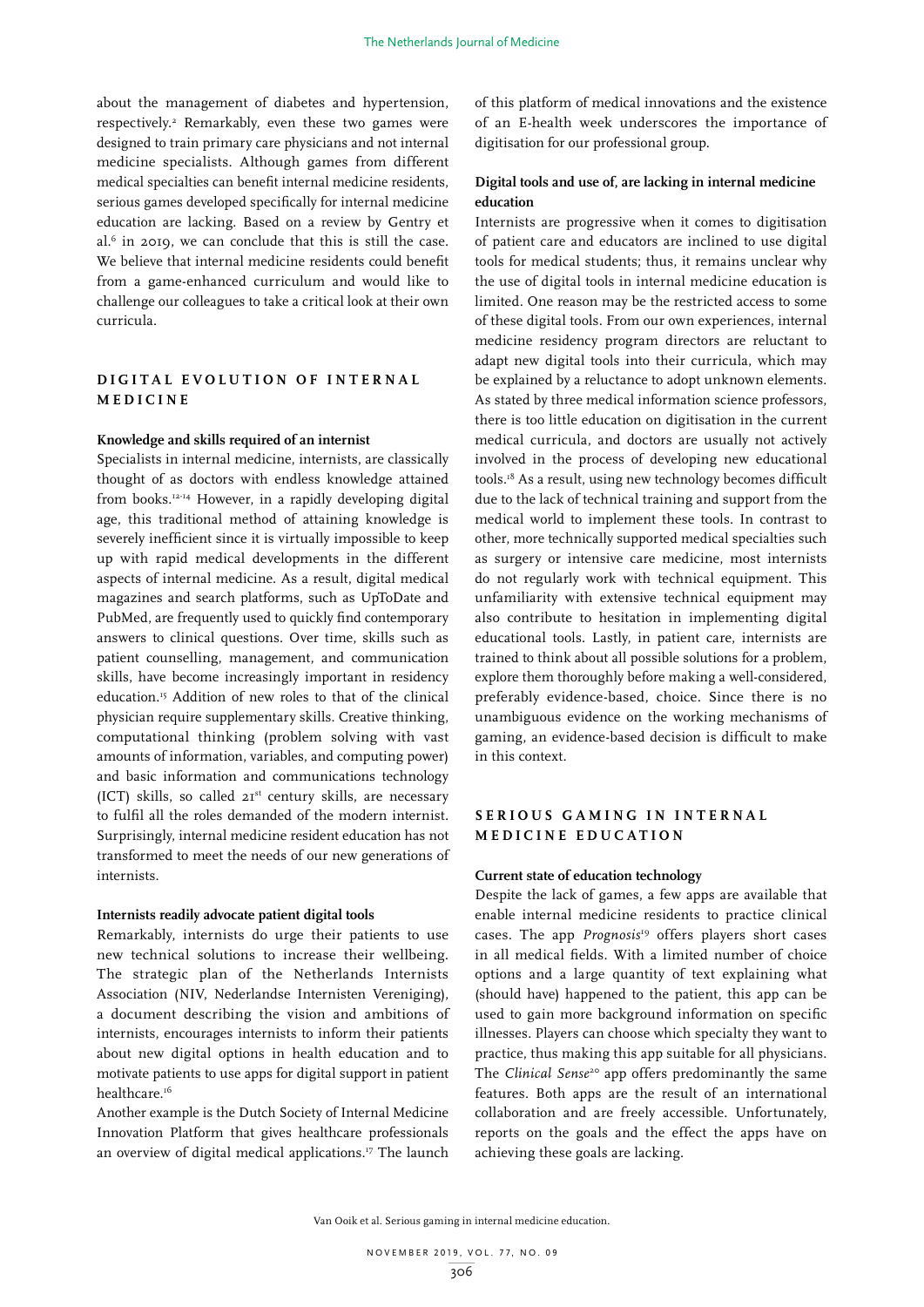In the Netherlands, a few internal medicine residents have developed podcasts and apps to educate their colleagues. Examples include *Medische Snippers<sup>21</sup>*, which offers 10-minute audio fragments containing background information on a topic to be discussed later that week in an analogue group meeting; and the *Internal Medicine*  Knowledge Test App<sup>22</sup>, which presents the player with numerous knowledge questions in preparation for the annual mandatory knowledge test for internal medicine residents in the Netherlands. Two serious games were developed in collaboration with Dutch internists, the *abcdeSim*23 and *Geriatrix*24. Although internists played an important role in developing these games, again, its content is not primarily aimed at internists. The *abcdeSim* app trains the player to stabilise patients in the emergency department in a specific, structured way, the Airway, Breathing, Circulation, Disability, Exposure (ABCDE) method.23 This method is universally accepted as a valid approach to address acutely ill patients, but is not confined to internal medicine alone. A study on the effectiveness of the *abcdeSim* app showed that game-playing residents scored higher on objectively-measured and self-assessed clinical competencies.25 The *Geriatrix* app was developed by an internist specialising in geriatric medicine and aims to teach the player about desirable treatment options in older patients with multiple medical problems; it also teaches students about cost effectiveness. A randomised controlled trial on the effectiveness of the game demonstrated higher self-perceived competence in medical students on all described learning goals.<sup>26</sup>

#### **Advantages of serious gaming**

While the medical world is rapidly evolving, financial cutbacks have mandated the shortening of training for Dutch internists and other specialists.27 As a result, residents are expected to obtain more knowledge in less time, while simultaneously gaining insights into new developments. Digital forms of education may be a solution. With digital education, residency program directors can offer their residents exposure to every disease without having to wait for the right patient to visit the emergency room or outpatient clinic. All residents can therefore acquire the same level of knowledge independent of their particular practical training or internship. Moreover, digital forms of education can be used for testing purposes, to keep track of a resident's progress, or used as a self-assessment tool for residents to monitor their own knowledge or skills.

Digital forms of education can also ensure uniform acquisition of basic skills for residents in all sub-areas in internal medicine, and can be customised for individual learning needs. As stated in a policy document in 2016 by the Royal Dutch Medical Association, every resident in the Netherlands should be able to receive a personalised

curriculum.28 Though reasonably difficult to realise such demands when using analogue education, digital education can be adapted to every personal need. Depending on the design and content of the educational tool, residents would be able to train in various skills in a more compact and efficient way. Ultimately, residents can be exposed to much more repetition using digital forms of education in comparison with traditional forms of education. Repetition is associated with improved knowledge retention.<sup>29</sup> Luckily, the modality in which repetition is offered to residents seems to make no difference on learning potential,<sup>30</sup> serious gaming and other forms of digital education appear to be an acceptable alternative form of education.

Serious games stimulate active learning, which is encouraged more and more in medical curricula<sup>31</sup>, and games promote this by offering challenging tasks and a story. Games also allow for flexible learning, which helps residents better incorporate learning tasks into their very busy schedules. Although promising in its possibilities, games are not likely to take over a complete curriculum. More research is needed to determine in what context and in what form a game should be used in current resident education.

#### **Working mechanisms of serious gaming**

Although the exact mechanisms of learning through playing games in medical residency education are not yet fully understood, there is increasing evidence on elements contributing to learning through gaming. A few key features in learning through gaming include application of knowledge, usability, the extent to which players accept the game, and learning by exploration.<sup>32</sup> Application of knowledge means that players have to apply previously acquired knowledge into the game, thus testing themselves on previously acquired knowledge and skills. Usability relates to the way players feel about becoming familiar with the game: If players feel like they are mastering a game, they become more involved and more motivated. They then continue to use the game and therefore learn from it. Exploration relates to the feasibility to investigate the possibilities within the game, make mistakes, and learn from them by trying again. This implicates that a game should be easy to use and relate to daily practice when used for training purposes.

Apart from these three principles, game design is important. There is no unambiguous evidence which design principles best promote learning. For example, one issue in designing games is the fidelity of the game, how the game situation resembles real life. Fidelity can be subdivided into two forms: structural fidelity, which describes to what extent the game and personas in the game look like real surroundings and people; and functional fidelity, which describes to what extent a functional task within the game resembles real life.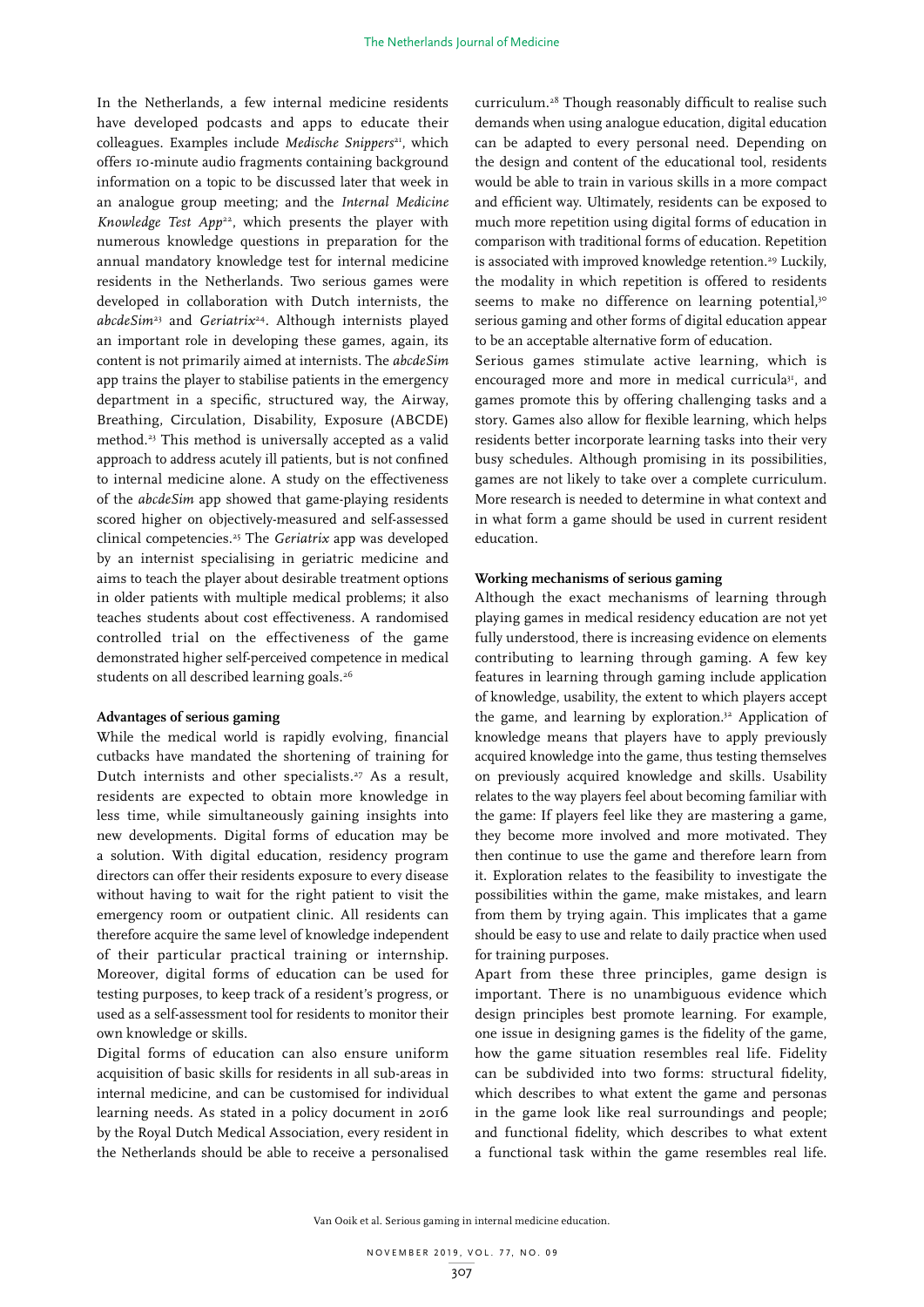For example, the popular video game *Assassins Creed*®, in which an historical figure is sent on a mission to slay opponents, has high structural fidelity (buildings look like everyday structures and characters are lifelike), but low functional fidelity given that most of us are not murderers. In contrast to what one might think, high structural fidelity games do not necessary lead to increased learning. Although earlier reports questioned the relationship between fidelity and learning potential,<sup>33</sup> recent literature describes that high functional fidelity, rather than high structural fidelity, facilitated learning in simulation-based education.34 However, medical students who engaged in a game with high-level structural and functional fidelity cases, did not demonstrate better procedural skills than students who used an online program with low-fidelity cases.35 This study suggests that the efficacy of fidelity is dependent on the level of expertise of the player. In inexperienced players, high structural fidelity can create cognitive overload and thus diminish learning effects.35 From this, we conclude that functional fidelity should be aligned to the intended user's expert level of using digital tools, or at least offer an excellent tutorial, and that structural fidelity should resemble daily functional tasks.

## **Challenges to developing and implementing serious games**

The main challenges of creating and implementing games are to generate financial support and to continuously engage a multidisciplinary team with medical, educational, and IT experts during the development process. Although digital games are often more expensive to develop than traditional, analogue methods of education, the enhanced learning potential and amplification of skills beyond knowledge<sup>6</sup> is too valuable to ignore. Serious games have the potential to deliver highly-qualified doctors with a well-rounded education.

In order to implement a serious game into the curriculum, it is crucial to connect it to the learning goals and assessments, or other educational tools that may already exist. Unfortunately, even well-designed serious games are underused after delivery due to a lack of urgency among the target group to play. In addition, serious games require more support than traditional educational methods. A serious game requires continuous IT support to host and maintain a well-functioning game, including regular updates. Providing expertise for updating medical content regularly might even be more challenging. Medical professionals have to gain experience with the functionality of the game and keep up with new developments, including new guidelines, to regularly adjust the content of the game. Lastly, support and research from an educational perspective is required to provide the latest educational insights on serious gaming.

#### **Dutch Society of Simulation in Healthcare**

It is understandable that residency program directors may find it difficult to know where to start when thinking of using a game in their curriculum or to develop a game themselves. Recently, the Dutch Society of Simulation in Healthcare (DSSH) launched a quality assessment to evaluate the validity of serious games in healthcare.<sup>36</sup> Developers of serious games can submit their projects for evaluation at the DSSH quality committee of volunteer experts. The committee will review the submitted game with special attention to nine characteristics. Safe storage of data, gaming elements, collaboration with relevant experts, and validation of working mechanisms are some of the criteria which will be assessed. Evaluated games will receive one to five stars, with five stars being the maximum rating for games with validated working mechanisms. These criteria can also be used as guideline for future game development.

#### **C O N C L U S I O N**

In summary, internal medicine is a rapidly developing field of medical expertise, with increasing emphasis on 21st century skills. Resident medical education can, and must be, adjusted to facilitate these learning demands. Serious games would be a way to improve current curricula to meet these demands. The DSSH could be a good reference for more information on how to develop a game, or as a contact to experienced development teams for advice. Other medical disciplines, such as surgery and nursing educational programs, have already made attempts to improve their curricula through gamification. We urge the internal medicine specialty to offer its residents a game-enhanced curriculum to promote active learning and create flexibility. By investigating these digital interventions on their effectiveness, design principles, gaming elements, and learning capacities, we can advance from knowing last to knowing best.

### **REFERENCES**

- 1. Graafland M, Schraagen JM, Schijven MP. Systematic review of serious games for medical education and surgical skills training. Br J Surg. 2012;99:1322-30.
- 2. Wang R, DeMaria S Jr, Goldberg A, Katz D. A Systematic Review of Serious Games in Training Health Care Professionals. Simul Healthc. 2016;11:41-51.
- 3. Bergeron B. Appendix A: glossary. In: Developing serious games. Hingham: Charles River Media; 2006. p.398.
- 4. Gorbanev I, Agudelo-Londoño S, González RA, et al. A systematic review of serious games in medical education: quality of evidence and pedagogical strategy. Med Educ Online [Internet] 2018; [cited Nov 5<sup>th</sup> 2019]. Available from: https://www.tandfonline.com/doi/full/10.1080/10 872981.2018.1438718

Van Ooik et al. Serious gaming in internal medicine education.